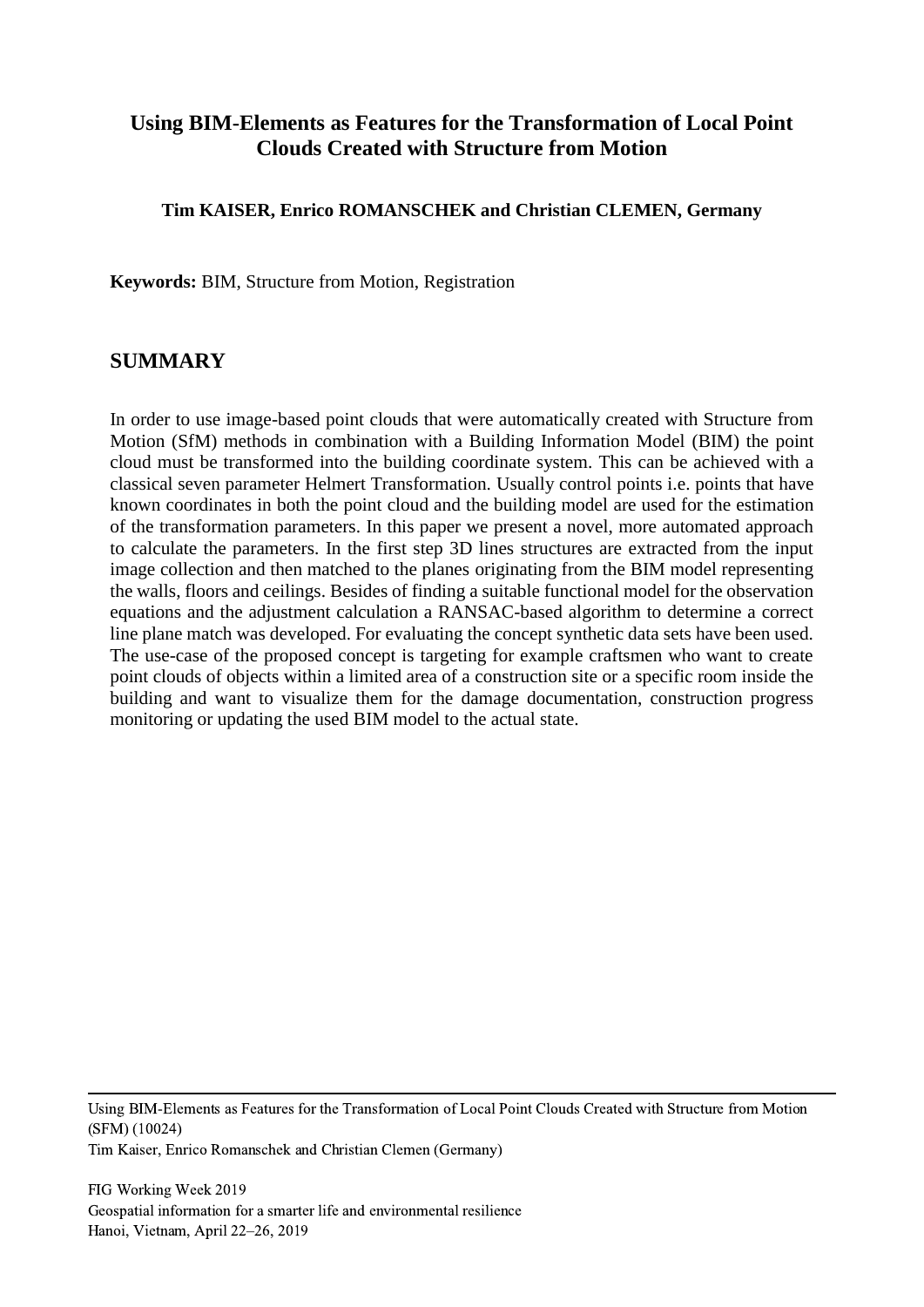## **Using BIM-Elements as Features for the Transformation of Local Point Clouds Created with Structure from Motion**

#### **Tim KAISER, Enrico ROMANSCHEK and Christian CLEMEN, Germany**

## **1 INTRODUCTION**

A BIM-Model depicts a complete digital representation of a building. The model is used as the extensive information source during the complete life cycle of the real world building beginning with the planning and construction, continuing with the operation and eventually stops with the demolition. During these different phases, it will be possible and almost inevitable that deviations between the as-build and the originally as-planned state will occur. Deviations can be as early as in the building phase. This means that the original created BIM-Modell needs to be updated frequently to represent the actual state of the building.

With the advent of modern computer vision algorithms and increasing computation power in consumer-grade PCs it became possible to reconstruct an object from an unordered collection of images in a more or less automated way. These so-called Structure from Motion (SfM) techniques have been proven useful in various different fields and technologies among other things due to their relatively low-cost nature. For example can surveyors use drone images for various mapping purposes, engineering surveying etc. The principal output of this so-called structure from motion technique are point clouds.

With the construction sector in mind, such point clouds can contain the required geometric information for updating the building model for getting the actual as-built state. Especially using local points of closed rooms inside a building could provide a range of possible applications. They could be used for the measurement, modeling and documentation of subsequently build in structures in the room (e.g. added radiators or cable channels). Besides of that little damages like cracks could be registered and located accurately. So overall using the extracted building information from the BIM-Model in conjunction with the local point cloud enables a comparison of the as-planned and the as-built state as well as updating the asbuilt model.

However, there is the challenge of having two different coordinate systems when combining the two data sources. During the creation of the SfM point cloud an arbitrary coordinate system is used. For a usage within the presented use case, the point cloud must be transformed into the building coordinate system based on a classical seven parameter Helmert-Transformation. This usually requires the manual measurement of ground control points with known coordinates in both systems. However, this task is time-consuming, error-prone and repetitive for big data sets.

Due to these reasons, our presented approach does not depend on a manual measurement of points since it rather uses geometric relationships between specific BIM-objects and extracted line structures from the captured images to compute the transformation parameters. This approach enables an automatic room-based transformation of the local point cloud into the building coordinate system for further analysis.

Using BIM-Elements as Features for the Transformation of Local Point Clouds Created with Structure from Motion (SFM) (10024)

Tim Kaiser, Enrico Romanschek and Christian Clemen (Germany)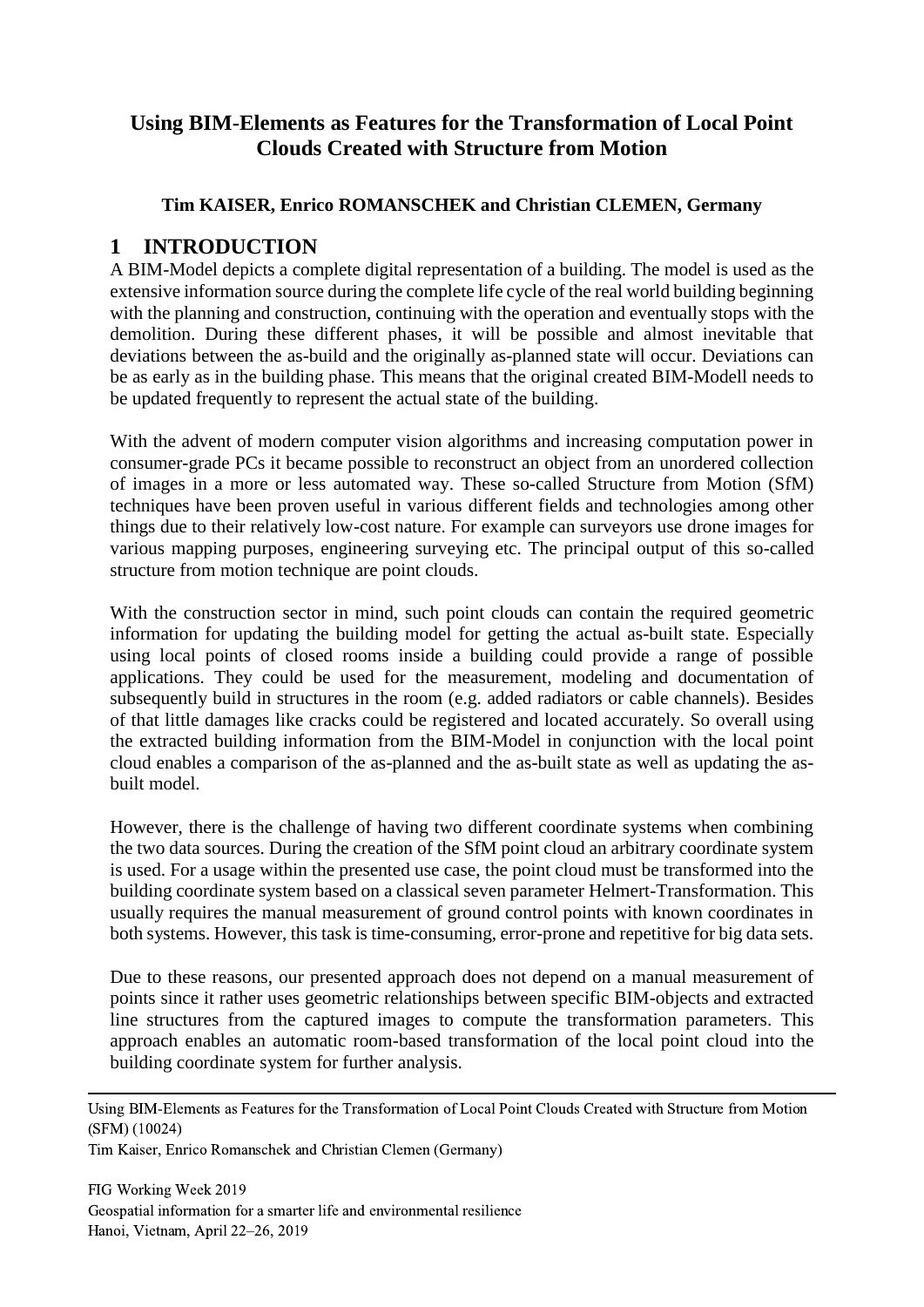# **2 RELATED WORK**

In recent years multiple case studies (e.g. Tuttas et al. 2017; Golparvar-Fard et al. 2015) were performed using BIM-models and photogrammetric acquired point clouds for the progress monitoring of a construction site. By comparing the as-built with the as-planned state deviations can be noted early in construction stages so that it is possible to avoid further mistakes which could lead to delays or increased costs. However, the mentioned papers cover a complete construction site and not only a single room like our system intends to do. Besides of that it is also required to transform the acquired point clouds into the building coordinate system for the comparison. This is achieved by measuring Ground Control Points (GCP) for calculating the transformation parameters.

For establishing a more automatic registration process of a complete point cloud to a given BIM-model Kim et al. (2013) waived to use GCPs. They used a combination of a Principal Component Analysis and an Iterative Closest Point Algorithm to perform a successful registration between the point cloud and the building model. The achieved results are depending on certain circumstances though, so that further research has to be done for a universal application of this method.

In addition to an image based reconstruction terrestrial terrestrial laser scanners are often used for the generation of building point clouds. However, it is still necessary to perform a transformation of the point cloud into the building coordinate system. The only difference is that point clouds from laser scanners are up to scale so that it is not required to estimate the scale factor. Due to the high point density in such point clouds plane-based transformation methods are often used. Planes are searched in the scanned point cloud and are related to extracted planes from the building model. The challenging step is the correct matching of corresponding planes in the point cloud and in the model. This often requires manual involvement (Bosché 2012).

#### **2.1 Building Information Modeling (BIM) and Extraction of Plane Parameters**

One of the fundamental ideas of Building Information Modeling is to use a complete digital model of a building through all phases of the building's lifecycle, aiming for example at an optimized collaboration between different crafts, prevention of information loss or redundant data storage. (Borrmann et al. 2015). The major advantage of a BIM-Model is that it not only contains the geometric representation of the building (like in CAD) but rather enriches the geometry with a multitude of semantic information. Such a model consists of several objects like walls, doors or windows that are all linked to the other building parts. In the CAD world a wall just consists of its limiting set of lines whereas in BIM a wall is an object with specified attributes and relations to other objects (Clemen and Gründig 2006). To sum it up, BIM provides a much deeper semantic integration as CAD and especially a topologically correct representation of the building. Due to these characteristics of such a model, it becomes possible to select all affected walls of the room for example by specifying the according room number.

Using BIM-Elements as Features for the Transformation of Local Point Clouds Created with Structure from Motion (SFM) (10024)

Tim Kaiser, Enrico Romanschek and Christian Clemen (Germany)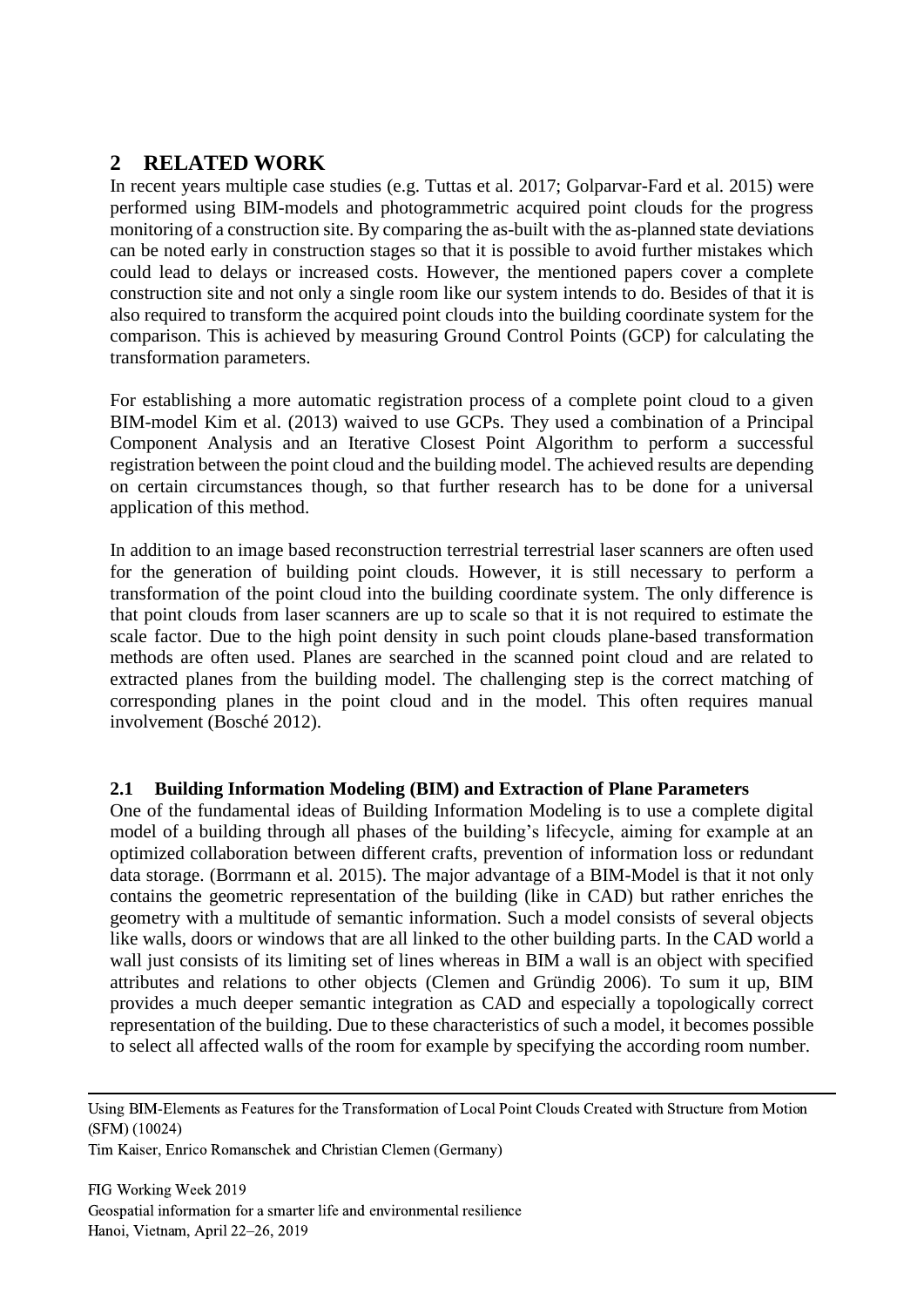If the correct room is selected it is necessary to retrieve the plane parameters as input data for the calculation of the Helmert-Transformation since no additional markers or control points should be measured. Due to the mentioned rich semantic information of the building model this can be more challenging than expected. A wall for example can consist of several layers such as the insulation or the plaster. This can also have an impact on the resulting plane parameters since one of these describes the distance of the resulting plane to the origin.



*Fig. 1: Sample building model HTW Dresden (left) and selected room of model (right)* 

<span id="page-3-0"></span>In the following section we want to describe a possible workflow for extracting the relevant information from the main components (i.e. the walls, floor, and ceiling) of the building model. The proposed concept assumes that building floors and ceilings are horizontal and walls are vertical with respect to the building coordinate system. Due to the highly dynamic changes in BIM authoring tools and data formats the algorithm is explained in a general form and has to be adapted to the specific tools and data. The basic output of the algorithm is a list of tuples that consist of the normal vector of the plane and a point located on the plane for every plane forming the room. This plane parametrization is equal to the Hesse normal form.

The first step is to select the room from the building model as a separate object [\(Fig. 1\)](#page-3-0). This room belongs to a story that is used for deriving the floor and ceiling that in turn enable getting the upper and lower plane of the room.



<span id="page-3-1"></span>*Fig. 2: Sideview of a Floor or Ceiling element. Planes from the object (floor/ceiling) must be carefully selected by any algorithm* 

Using BIM-Elements as Features for the Transformation of Local Point Clouds Created with Structure from Motion (SFM) (10024)

Tim Kaiser, Enrico Romanschek and Christian Clemen (Germany)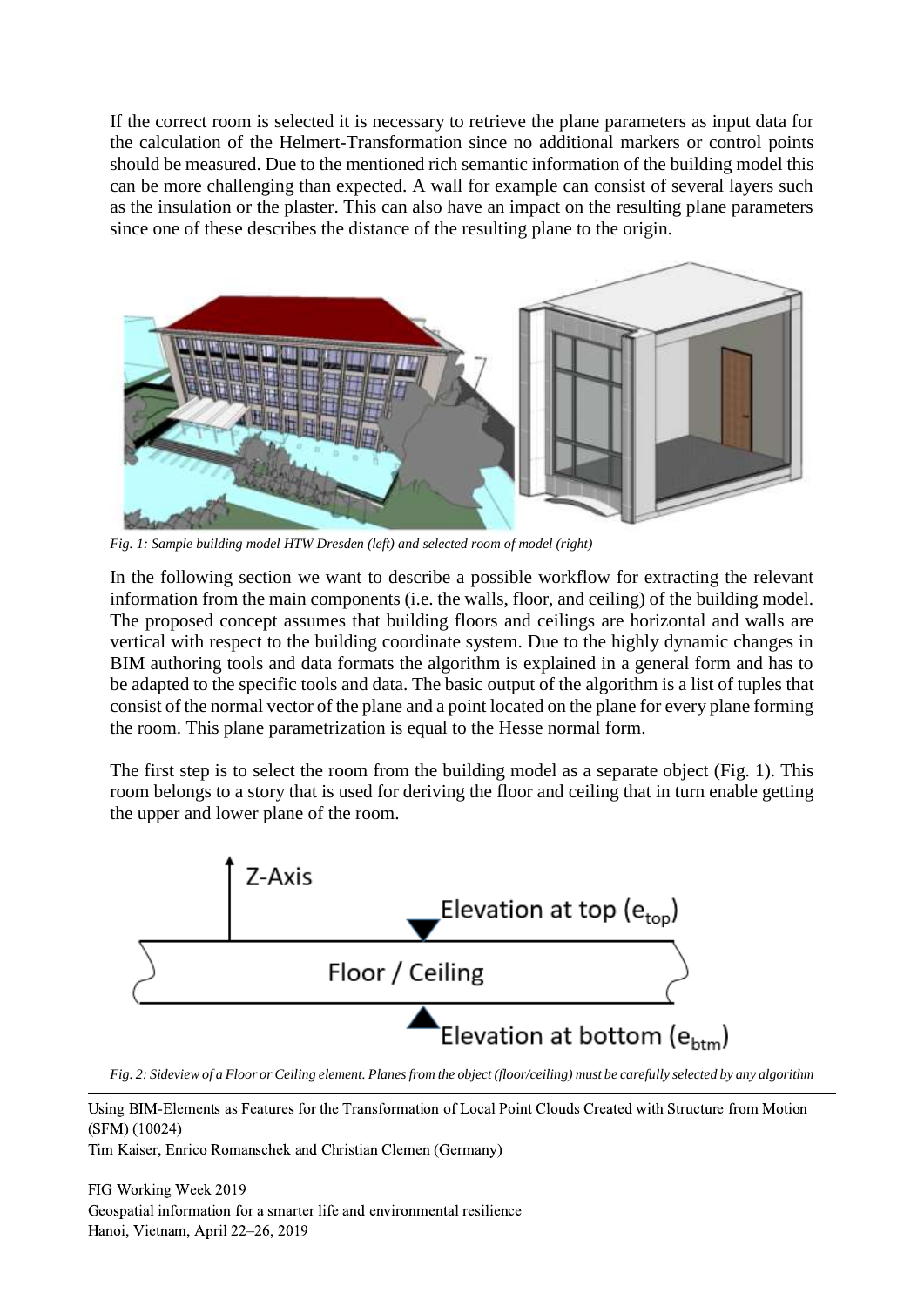The normal of the room's floor plane is the Z-Axis of the building coordinate system [\(Fig. 2\)](#page-3-1). For a point located on the corresponding plane the elevation at top is multiplied with the Z-Axis. Similar to the lower plane the ceiling's normal vector is the negative Z-Axis and for getting a plane point the elevation at bottom is multiplied with the Z-Axis.

$$
P_{top} = \{ \hat{z}, e_{btm} \, \text{ceiling} \, \hat{z} \}
$$
\n
$$
P_{btm} = \{ -\hat{z}, e_{top \, Floor} \, \hat{z} \}
$$

For retrieving the remaining planes, a consecutive list of the enclosing wall segments is needed. Every wall segment is defined by an axis (through the middle of the wall) between the starting point A and the end point B and the overall thickness t of the wall segment [\(Fig. 3\)](#page-4-0). It must be ensured that the directions of the axes point counter clockwise around the room.



<span id="page-4-0"></span>*Fig. 3: Topview of a Wall element. The wall is geometrically represented as parametric object.*

The actual parameters are calculated as follows:

$$
\vec{n} = \hat{z} \times (B - A)
$$

$$
\hat{n} = \frac{\vec{n}}{|\vec{n}|}
$$

$$
P_{Wall} = {\hat{n}, A + \frac{t}{2}\hat{n}}
$$

#### **2.2 Structure from Motion and Extraction of 3D-Lines**

The term Structure from Motion (SfM) summarizes a row of processes and techniques that are performed for an image-based 3D reconstruction of an object (for a deeper insight see for example (Westoby et al. 2012)). After having captured the images the first step usually involves to extract keypoints or tie points from the input images using an established feature detector such as SIFT or SURF. For reconstructing an object using SfM it is important to acquire overlapping images so that the same keypoints can be tracked over multiple images. Next, matched keypoints are used for the initial computation of the camera pose and the scene geometry. This step is followed up by bundle block adjustment that finally delivers the interior and exterior orientation as well as the object coordinates in form of a point cloud.

It is important to note that the SfM process only provides 3D coordinates for the matched keypoints. The resulting point cloud only contains the matched keypoints from the described procedure and therefore is sometimes called a sparse point cloud. In order to get a more dense

Using BIM-Elements as Features for the Transformation of Local Point Clouds Created with Structure from Motion (SFM) (10024)

Tim Kaiser, Enrico Romanschek and Christian Clemen (Germany)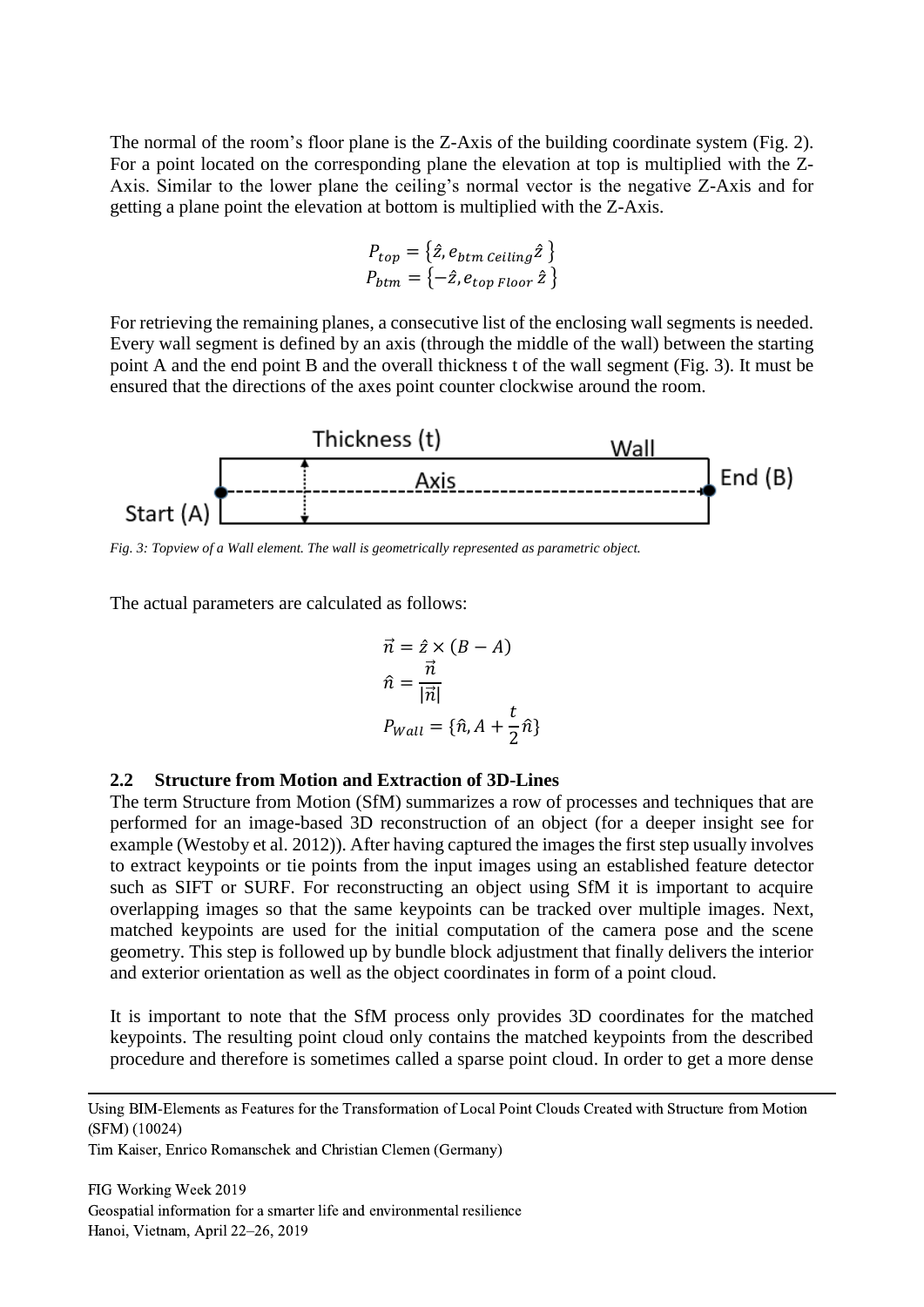point cloud with more points different multi-view stereo algorithms (MVS) are applied. These algorithms need the interior and exterior orientation information generated in the SfM stage.

#### Extraction of 3D-Lines

As stated in the introduction line features defined in the point cloud coordinate system are used to calculate the transformation parameters. To extract the lines the software tool Line3D++ (Hofer et al. 2017) is used. The tool first detects 2-dimensional line segments in every image [\(Fig. 4\)](#page-5-0). It then matches the possible candidates across multiple other images and uses epipolar geometry constraints to get the three-dimensional start and end point coordinates of the straight line segments [\(Fig. 5\)](#page-5-1). For a detailed in deep explanation of the algorithm, we refer to the corresponding paper.



*Fig. 4: Possible matching candidates for the extraction of 3D-Lines*

<span id="page-5-0"></span>In addition to the images, Line3D++ needs several other input information to work. This mainly concerns the interior and exterior orientation. The camera parameters are used for undistorting the images whereas the exterior orientation is required to better match the two-dimensional lines. To get these information a SfM must be run beforehand and the results have to provided to the tool. Line3D++ therefore supports various input data formats from different open source SfM pipelines such as VisualSFM, openMVG or Colmap.



*Fig. 5: Generated dense point cloud of a room (left) and extracted 3D line structures (right)*

<span id="page-5-1"></span>Using BIM-Elements as Features for the Transformation of Local Point Clouds Created with Structure from Motion (SFM) (10024)

Tim Kaiser, Enrico Romanschek and Christian Clemen (Germany)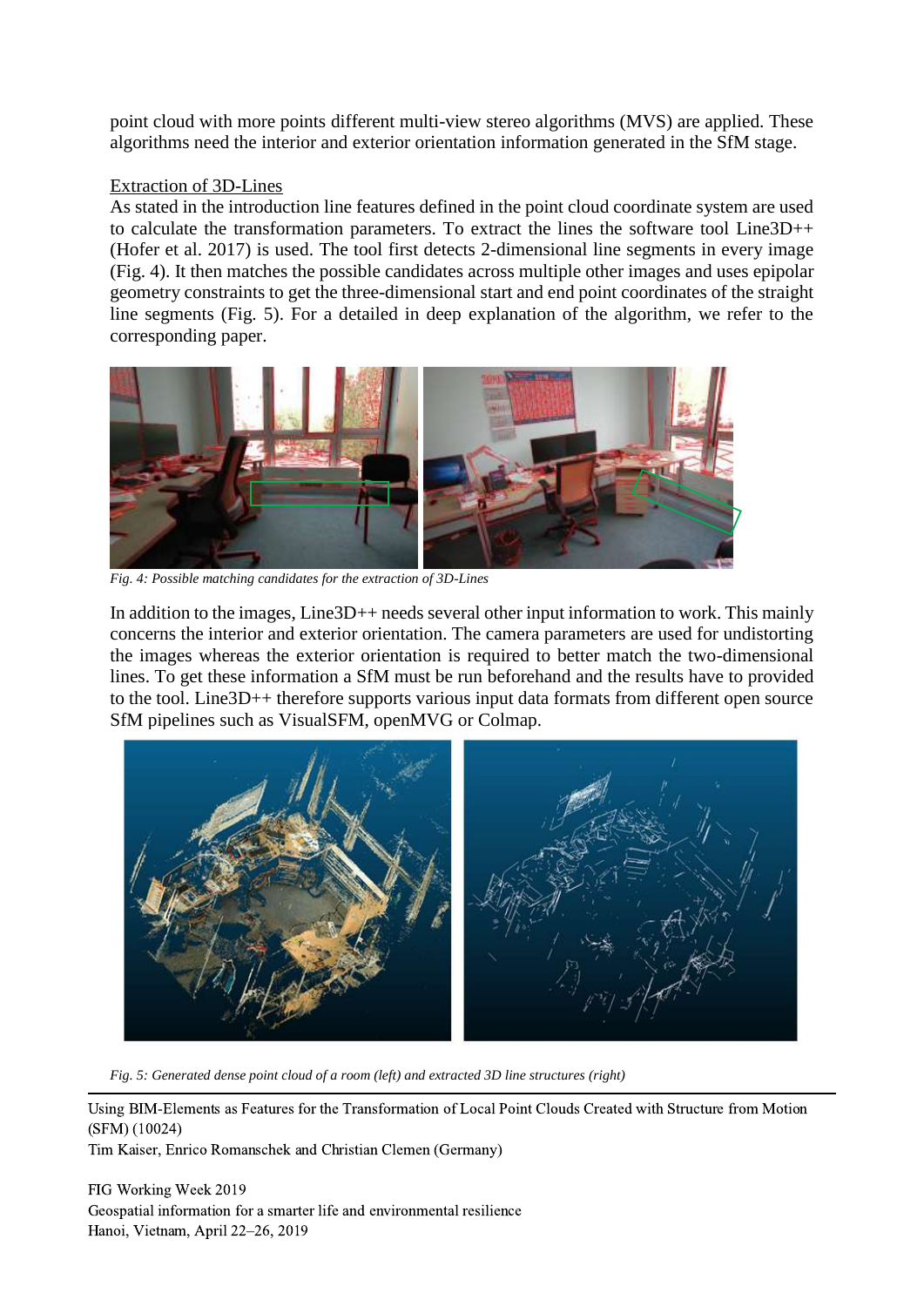# **3 PROPOSED CONCEPT AND CURRENT IMPLEMENTATION**

The standard approach for transforming local point clouds into a global coordinate system is to calculate the transformation parameters with an adjustment calculation using ground control points. Finding and setting up such GCPs can become a challenging task. Due to the rapidly changing nature of a construction site or a building in general, GCP locations must be set up at a location where they are durable and are visible from a wide point of view in every construction and lifecycle phase. It has to be taken care of this when establishing the GCPs on the construction site. That means that expertise knowledge is required for the installment of the GCPs. Since a BIM-model of the building is already given in our specific use-case we want to renounce from using GCPs in favor of a more automated workflow.

#### **3.1 General Workflow of Concept**

The workflow [\(Fig. 6\)](#page-6-0) starts with the capturing of the images of the corresponding room. An arbitrary SfM pipeline is run afterwards for generating the point cloud and getting the interior and exterior orientation of the images. This information is then used for also extracting the 3D-Line structures from the images using Line3D++. This step concludes the data preprocessing on the photogrammetric side.

The affected room is selected from the given BIM-model by specifying for example the room number. The final step in the data capturing phase is to get the plane parameters from the room defining walls. Having gathered both the line and plane data the assignment of these two can be done. Finally this information is used for the calculation of the transformation parameters.



*Fig. 6: General workflow of the proposed concept*

#### <span id="page-6-0"></span>**3.2 Estimation Algorithm and Line Plane Assignment**

The following section describes the process for aligning the generated point cloud and the building model. A classical least squares method is applied for estimating the transformation

Tim Kaiser, Enrico Romanschek and Christian Clemen (Germany)

Using BIM-Elements as Features for the Transformation of Local Point Clouds Created with Structure from Motion (SFM) (10024)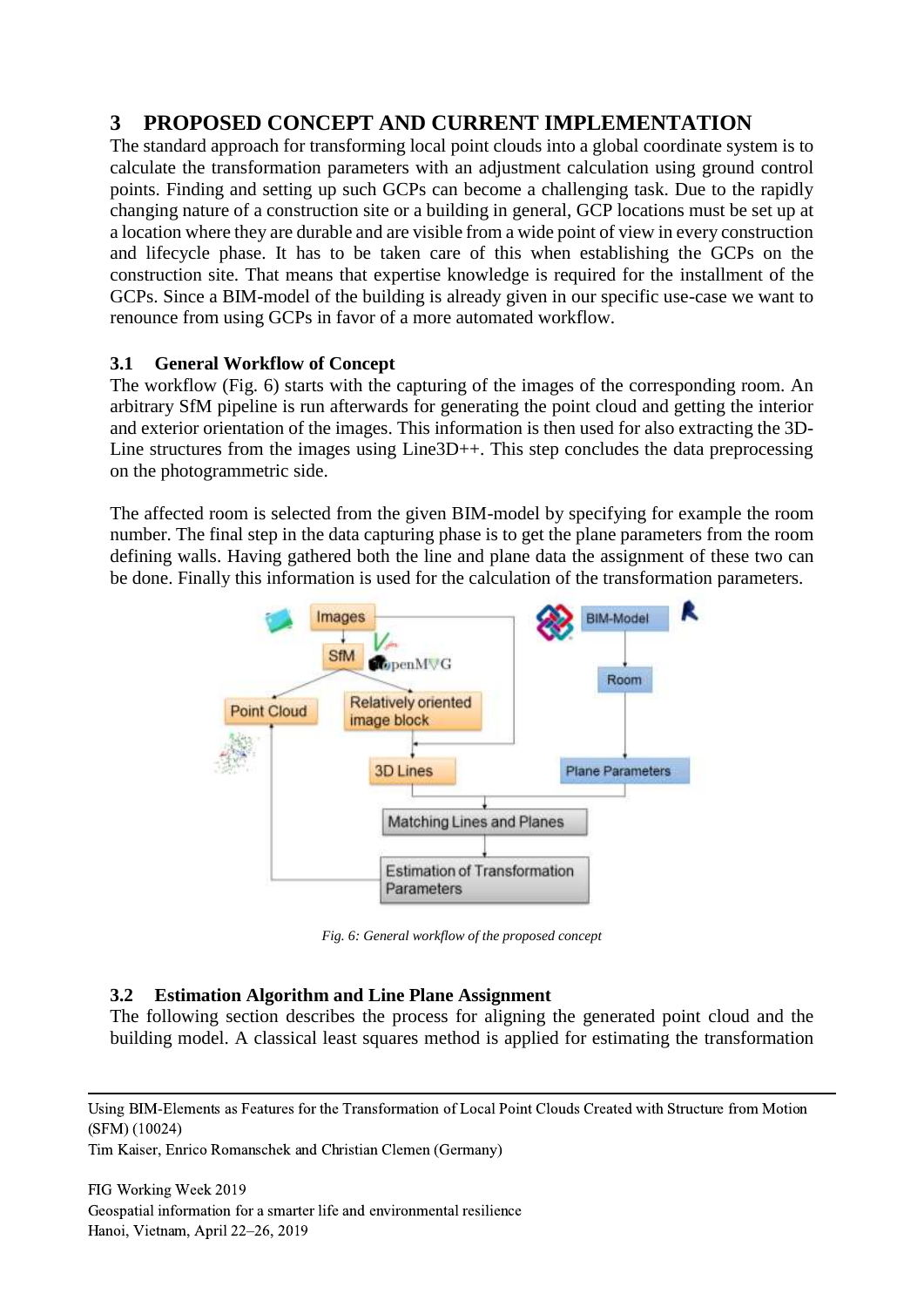parameters. In order to get the point cloud into the building coordinate system a classical Helmert Transformation is used requiring to know the following seven parameters:

- Three rotations around the coordinate axes (equal to the nine elements of the corresponding rotation matrix  $R$ )
- Three components of the translation vector  $\vec{t}$
- A scale parameter  $m$

#### 3.2.1 Observation Equations

For solving the adjustment problem, geometric relationships between the extracted lines and the room planes are used as observation equations. The used lines are parameterized by their three dimensional start and end point coordinates. The BIM-model allows to extract plane parameters that can be converted in the coordinate form meaning that four parameters are used to describe the plane in the form:

$$
ax + by + cz = d.
$$

For lines that are directly located on a wall of the room the rotated direction vector  $\vec{u}$  must be perpendicular to the normal vector  $\vec{n} = [a \ b \ c]^T$  of the wall plane in the common coordinate system. This means that the scalar product between these two vectors must be zero. Furthermore must the start and end points of the rotated, translated and scaled line be lying in the corresponding plane. Similar to Clemen and Gielsdorf (2008) the two constraints are defined by the following two (pseudo-)observation equations:

$$
l + v = \langle R * \vec{u}, \vec{n} \rangle = 0 + v
$$
  

$$
l + v = m * \langle (R * \vec{s} + \vec{t}), \vec{n} \rangle - d = 0 + v
$$

In addition, it is necessary to introduce restrictions for getting a valid rotation matrix. One of the characteristics of a rotation matrix is that it is an orthonormal basis. Therefore, the three column vectors of the matrix must be of length 1 that is reached with the following restrictions:

$$
w_1 = r_{11}^2 r_{12}^2 r_{13}^2 - 1 = 0
$$
  
\n
$$
w_2 = r_{21}^2 r_{22}^2 r_{23}^2 - 1 = 0
$$
  
\n
$$
w_3 = r_{31}^2 r_{32}^2 r_{33}^2 - 1 = 0
$$

The column vectors must also be orthogonal to each other that is achieved using the restrictions:

$$
w_4 = r_{11}r_{12} + r_{21}r_{22} + r_{31}r_{32} = 0
$$
  
\n
$$
w_5 = r_{12}r_{13} + r_{22}r_{23} + r_{32}r_{33} = 0
$$
  
\n
$$
w_6 = r_{11}r_{13} + r_{21}r_{23} + r_{31}r_{33} = 0
$$

The transformation parameters are estimated using the following Gauss-Markov model and a least squares approach. Currently all observations get the same weight and the weight matrix is substituted by the identity matrix resulting in the presented system of equations:

Tim Kaiser, Enrico Romanschek and Christian Clemen (Germany)

Using BIM-Elements as Features for the Transformation of Local Point Clouds Created with Structure from Motion (SFM) (10024)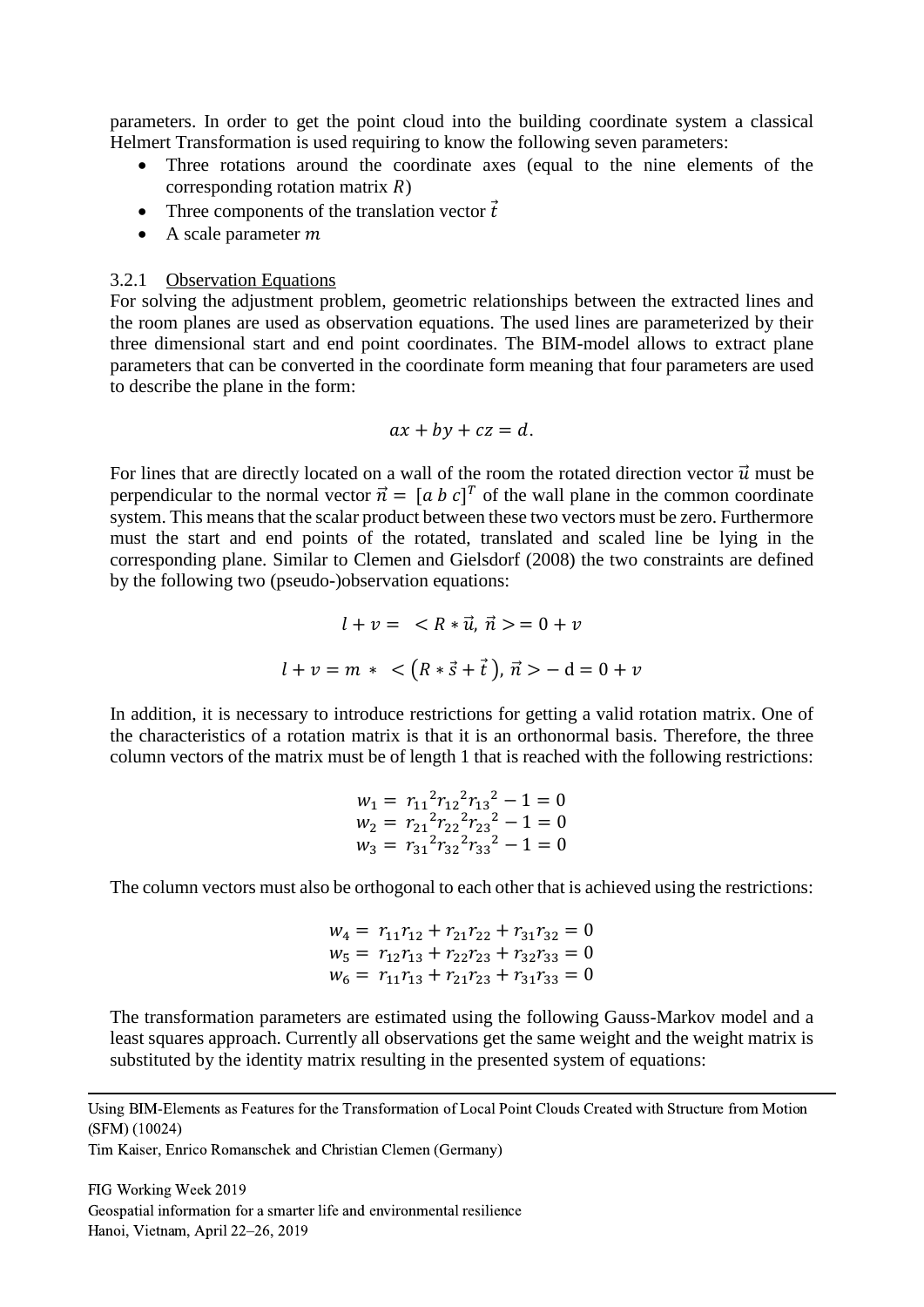$$
\begin{bmatrix} A^T A & B \\ B^T & 0 \end{bmatrix} * \begin{bmatrix} \hat{x} \\ k \end{bmatrix} = \begin{bmatrix} A^T l \\ b \end{bmatrix}
$$

With:

- $\hat{x}$  = Transformation Parameters
- $\bullet$  B = Linearized Restriction Equations
- $k =$  Lagrange Correlates
- $\bullet$  b = Contradiction Vector
- $A = Design Matrix$
- $\bullet$  l = Observations

#### 3.2.2 Critical point: assignment of lines to planes

The above-explained observation equations clearly show that it is necessary to know which line is located on which plane for the adjustment calculation. However, there is no linking information between the lines and planes available. This unknown assignment is the crucial point for the complete transformation process.

Without further information, all theoretical combinations of lines and planes could be possible. If for example a total of just 8 planes and 19 lines are given a theoretical total of

#### $8^{19} = 144115188075855872$

different combinations would be possible. For solving this assignment problem with a reasonable cost it is necessary to reduce the big number of possibilities since the usage of a brute force approach is not feasible with this amount of data.

By applying a filtering step, "invalid" combinations are sorted out before getting into the adjustment calculation. The minimal configuration (that is the minimum required number of observations for the solution of the equation system) consists of four non-coplanar line plane assignments. We therefore calculate the triple product for each possible combination of three lines. In the Euclidean space the triple represents the volume of the parallelepiped defined by the three vectors. Only the combinations with a big volume are kept as the assumption is that the bigger the spanned volume the more orthogonal the vectors are located to each other. This in turn would mean that they are on different planes supporting the demand for four noncoplanar lines. This filtering step is also performed for the planes using the respective normal vectors.

After the filtering step the actual assignment procedure continues using an approach inspired by the RANSAC algorithm (Fischler and Bolles 1981). The basic idea of the RANSAC algorithm is to randomly pick the minimal configuration from the input data, then solve the optimization problem using the minimal configuration. Afterwards the full set of available data is used for the validation of the calculated model parameters. This is done for several iterations until a satisfying solution is found.

Using BIM-Elements as Features for the Transformation of Local Point Clouds Created with Structure from Motion (SFM) (10024)

Tim Kaiser, Enrico Romanschek and Christian Clemen (Germany)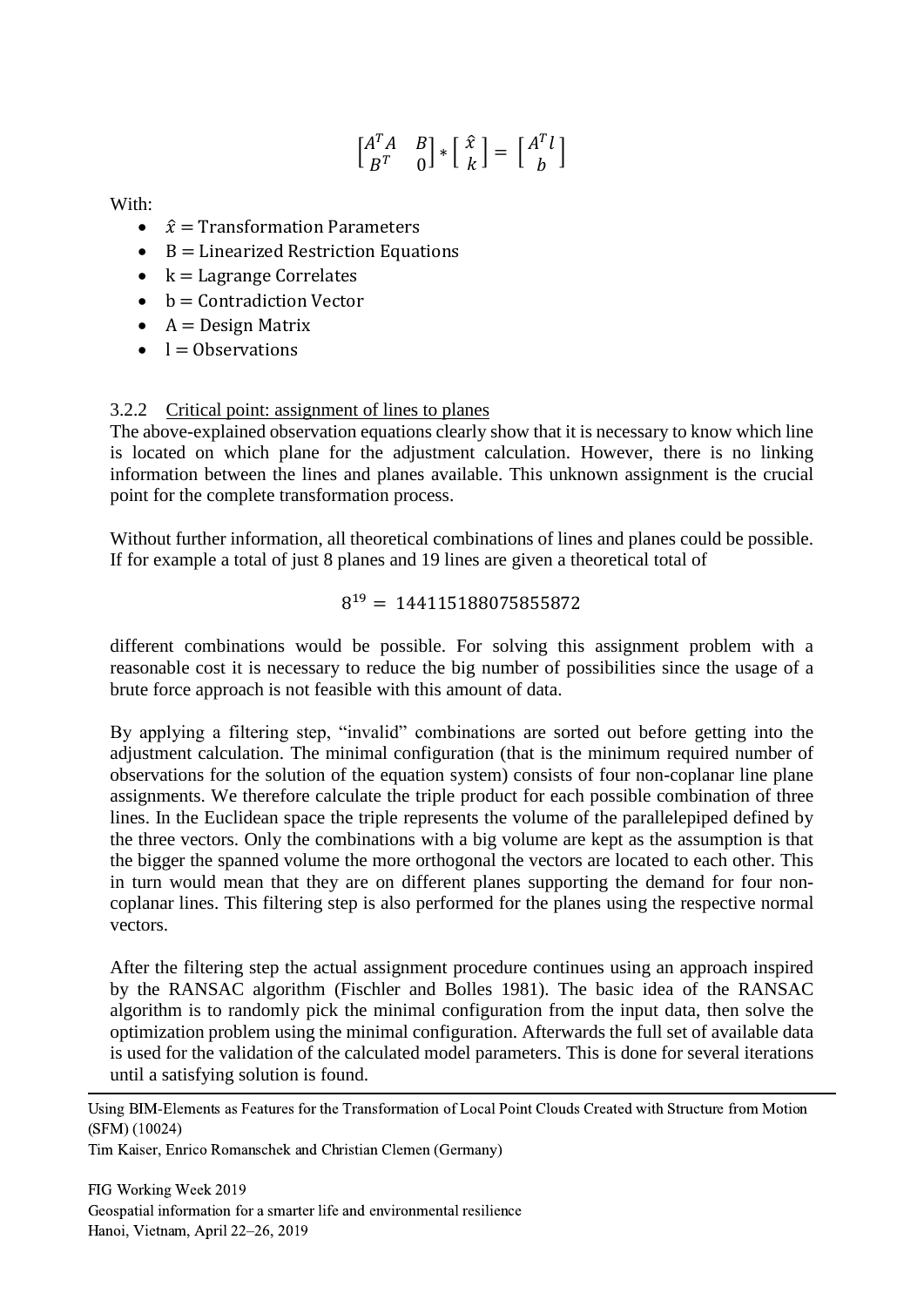The implemented approach randomly selects one of the filtered line triples and assigns the triple to one of the plane triples. For completing the minimal configuration a fourth non coplanar line is added. Since no information is available which line belongs to which plane all planes have to be considered that are not yet included in the randomly picked plane triple. With the complete minimal configuration the adjustment calculation is run. The calculated parameters are used for transforming the lines of the minimal configuration into the building coordinate system. Afterwards the summed distance between the midpoints of the lines and the assigned plane is calculated and saved. This procedure is repeated for a defined number of iterations.

After completing all iterations, the transformation parameters of the combination with the smallest distance sum is chosen. They are used to transform the complete line data set into the building coordinate system. For every line, the plane with the smallest distance is selected afterwards. If the distance is below a defined threshold (that is set for eliminating outliers) the line is assigned to the corresponding plane. All lines that were assigned to a plane are consequently used for the final estimation of the seven parameters. See the following flow chart [\(Fig. 7\)](#page-9-0) for a summary of the process. Currently the described algorithm is implemented in the software package GNU Octave.



*Fig. 7:Basic workflow for the transformation parameter estimation*

### <span id="page-9-0"></span>**4 VALIDATION OF THE PRESENTED APPROACH**

For a quick validation of the transformation estimation process we generated a set of synthetic test datasets. Multiple rooms with different numbers of planes were created using a CAD Software. Lines were placed on all planes respectively walls, the floor and the ceiling. We could successfully transform the lines into the building coordinate system as shown in [Fig. 8.](#page-10-0)

Using BIM-Elements as Features for the Transformation of Local Point Clouds Created with Structure from Motion (SFM) (10024)

Tim Kaiser, Enrico Romanschek and Christian Clemen (Germany)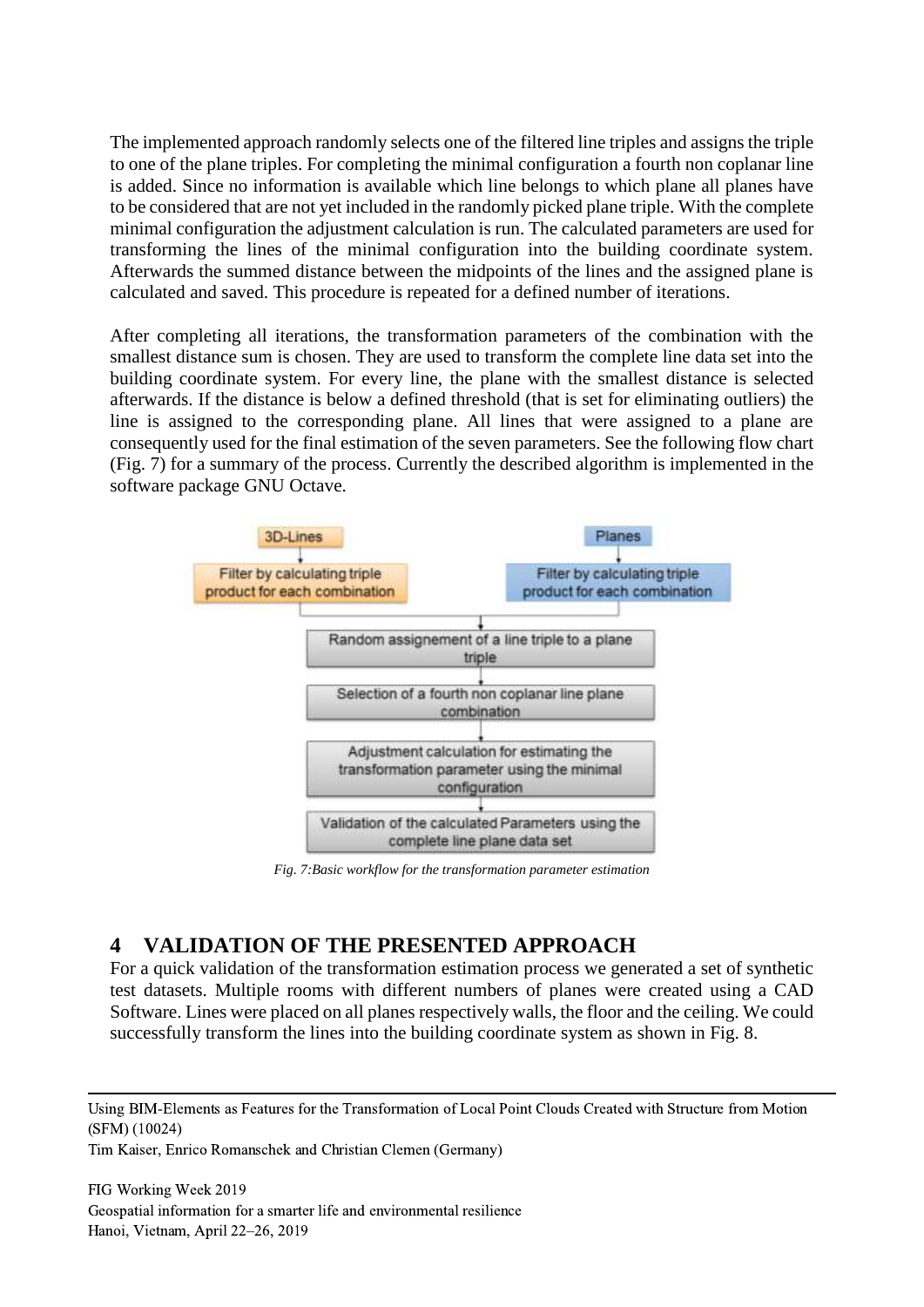In order to have a more realistic data source we randomly added noise to the lines that originally are placed perfectly into the planes. For the correct application of the transformation process it is also very important that it is robust to outliers. In this case outliers are such lines that are detected by Line3D++ but originally are not placed on a wall but for example in the middle of the room or on a tabletop where no plane parameters are known. For simulating this case, we intentionally added fake lines to the data set. Experiments with this data have shown that for a successful parameter estimation up to 13% outliers (three fake lines and 19 correct lines) can be contained in the input data.



*Fig. 8: Sample datasets used for the validation of the concept*

### <span id="page-10-0"></span>**5 SUMMARY AND FUTURE PROSPECTS**

In this paper we presented a novel concept for the automatic transformation of locally created point cloud into a coordinate system of a building model. By using additional information from the given building model in conjunction with extracted 3D line data it becomes possible to correctly register the point cloud without having to measure additional Ground Control Points. The proposed system does not require special hard- or software and therefore could be used by a wide target audience.

The next step will be to evaluate the implemented workflow with real data. It will be interesting to see if the implemented algorithm is robust enough in the current state to deal with a potential high number of outliers. In addition, it is important to investigate the accuracy of the transformation.

Using BIM-Elements as Features for the Transformation of Local Point Clouds Created with Structure from Motion (SFM) (10024)

Tim Kaiser, Enrico Romanschek and Christian Clemen (Germany)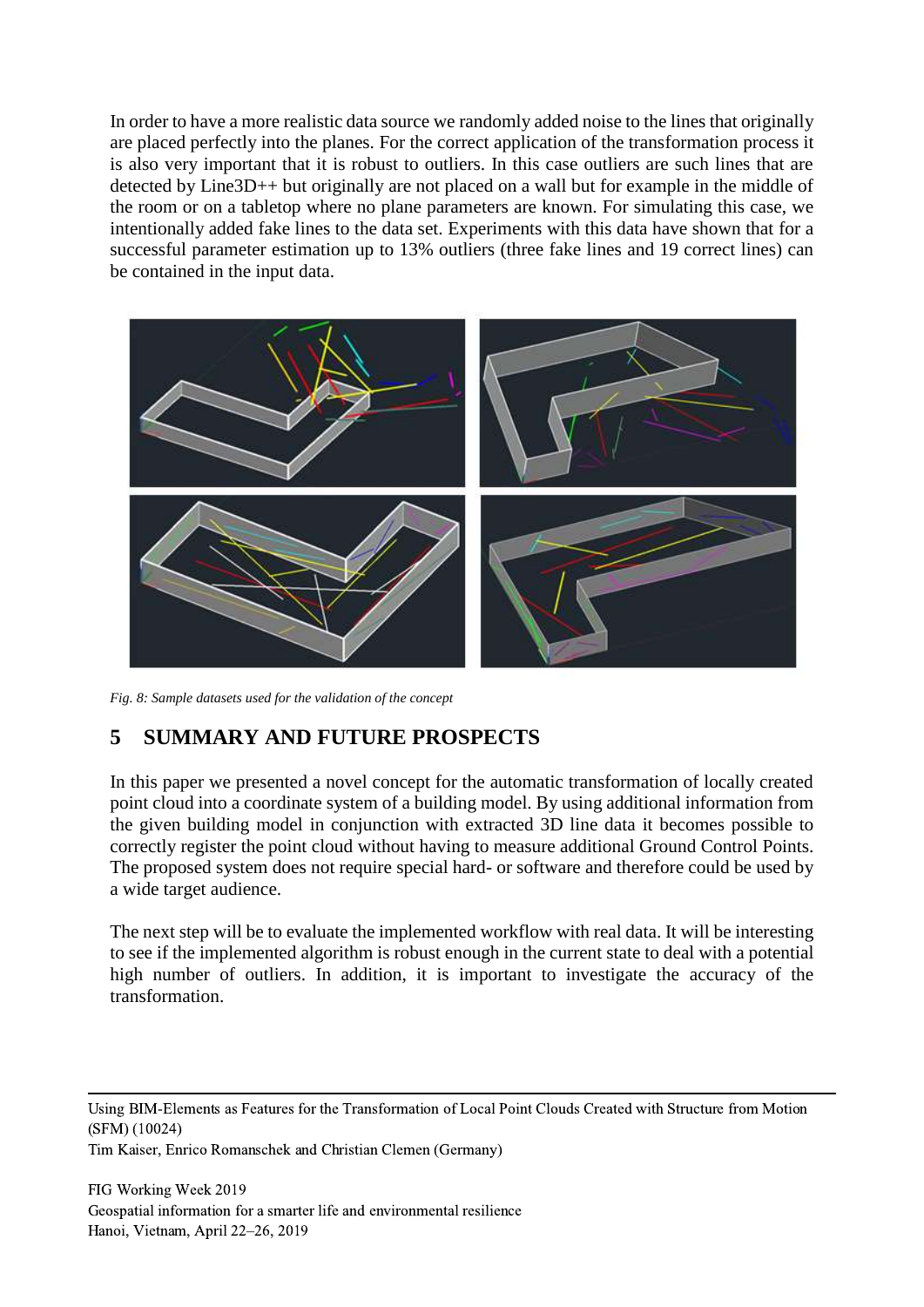## **ACKNOWLEDGMENTS**

The European Social Fund (ESF) and the Free State of Saxony (funding no. 100316427) financially support this research project.





Europäische Union

### **6 REFERENCES**

- Borrmann, André; König, Markus; Koch, Christian; Beetz, Jakob (Hg.) (2015): Building information modeling. Technologische Grundlagen und industrielle Praxis. Wiesbaden: Springer Vieweg.
- Bosché, Frédéric (2012): Plane-based registration of construction laser scans with 3D/4D building models. In: *Advanced Engineering Informatics* 26 (1), S. 90–102.
- Clemen, Christian; Gielsdorf, Frank (2008): Architectural Indoor Surveying. An Information Model for 3D Data Capture and Adjustment. In: American Congress on Surveying and Mapping (ACSM) 2008. Spokane, WA, USA.
- Clemen, Christian; Gründig, Lothar (2006): The Industry Foundation Classes Ready for Indoor Cadastre? In: Proceedings of the XXIII FIG Congress. München. International Federation of Surveyors.
- Fischler, Martin A.; Bolles, Robert C. (1981): Random sample consensus: a paradigm for model fitting with applications to image analysis and automated cartography. In: *Commun. ACM* 24 (6), S. 381–395.
- Golparvar-Fard, Mani; Peña-Mora, Feniosky; Savarese, Silvio (2015): Automated Progress Monitoring Using Unordered Daily Construction Photographs and IFC-Based Building Information Models. In: *J. Comput. Civ. Eng.* 29 (1), S. 4014025.
- Hofer, Manuel; Maurer, Michael; Bischof, Horst (2017): Efficient 3D scene abstraction using line segments. In: *Computer Vision and Image Understanding* 157, S. 167–178.
- Kim, Changmin; Son, Hyojoo; Kim, Changwan (2013): Fully automated registration of 3D data to a 3D CAD model for project progress monitoring. In: *Automation in Construction* 35, S. 587–594.
- Tuttas, Sebastian; Braun, Alexander; Borrmann, André; Stilla, Uwe (2017): Acquisition and Consecutive Registration of Photogrammetric Point Clouds for Construction Progress Monitoring Using a 4D BIM. In: *PFG* 85 (1), S. 3–15.
- Westoby, M. J.; Brasington, J.; Glasser, N. F.; Hambrey, M. J.; Reynolds, J. M. (2012): 'Structure-from-Motion' photogrammetry: A low-cost, effective tool for geoscience applications. In: *Geomorphology* 179, S. 300–314.

Using BIM-Elements as Features for the Transformation of Local Point Clouds Created with Structure from Motion (SFM) (10024)

Tim Kaiser, Enrico Romanschek and Christian Clemen (Germany)